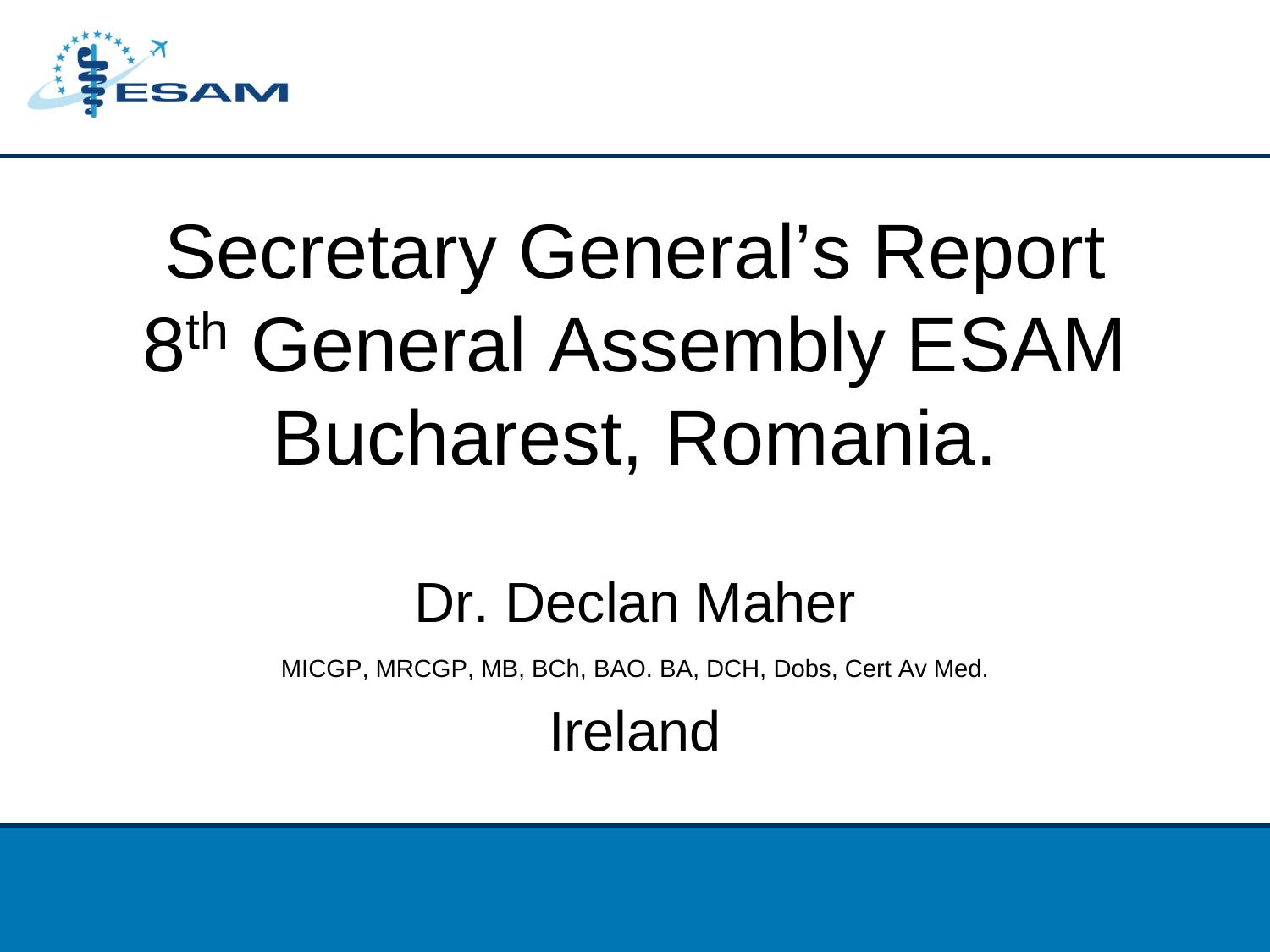

#### Membership

#### New Members

• Iceland

## New Applicants

• Macedonia

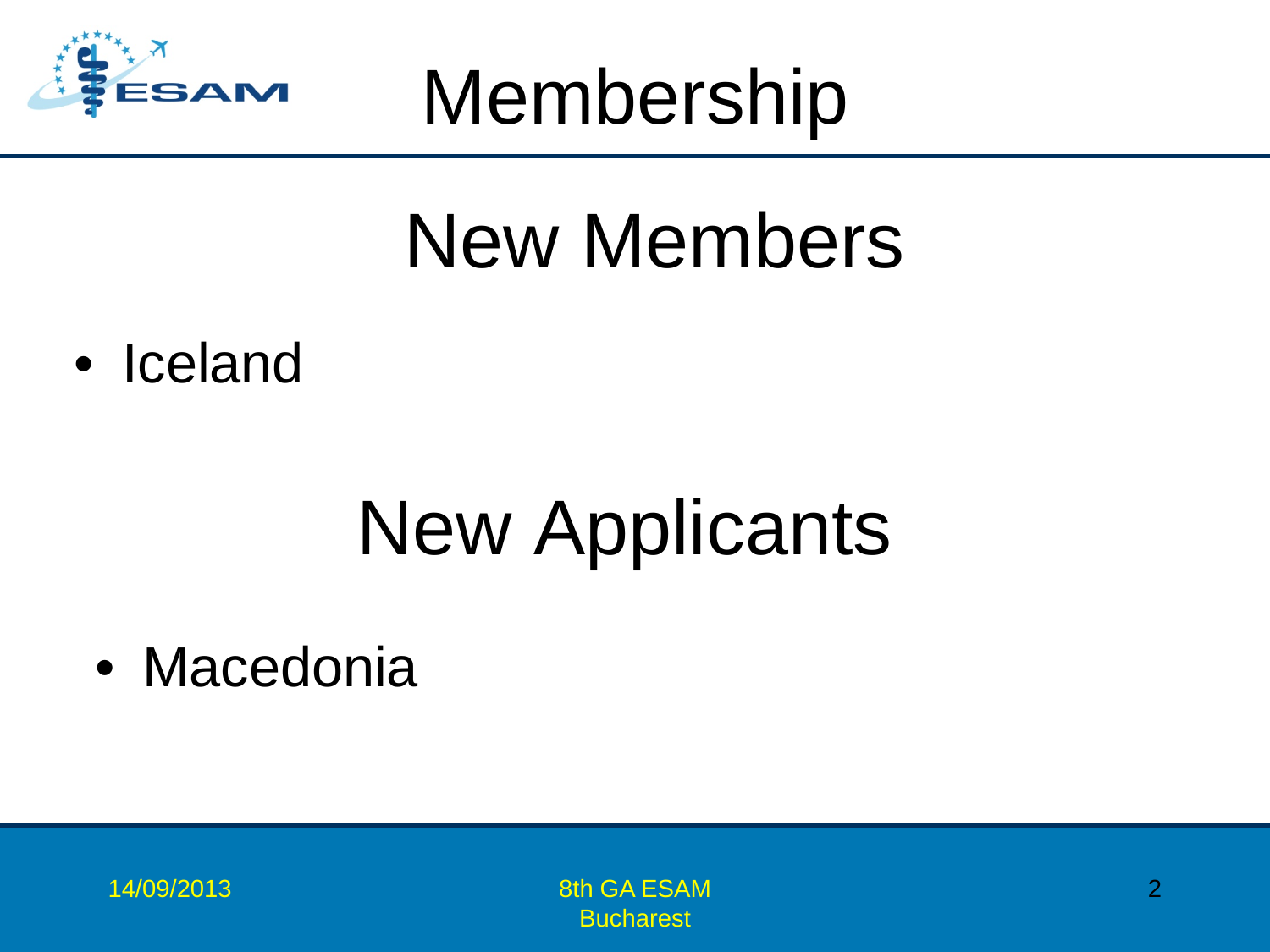

# Future Members?

- Portugal
- Lithuania
- Latvia
- Estonia
- Poland
- Other States and Associations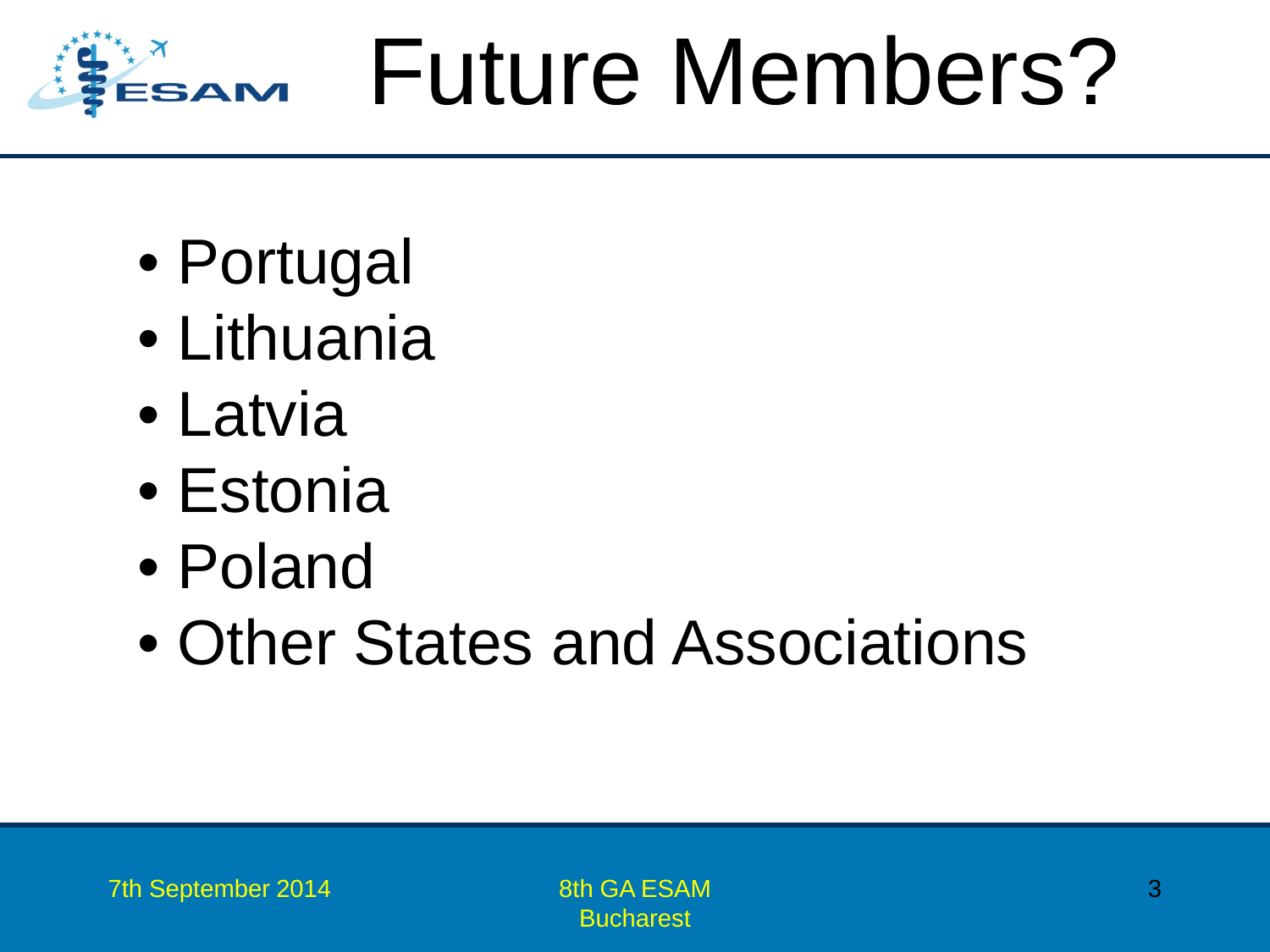



• Archive

• ESAM Historical Record

• ESAM Member Contact review

**Bucharest**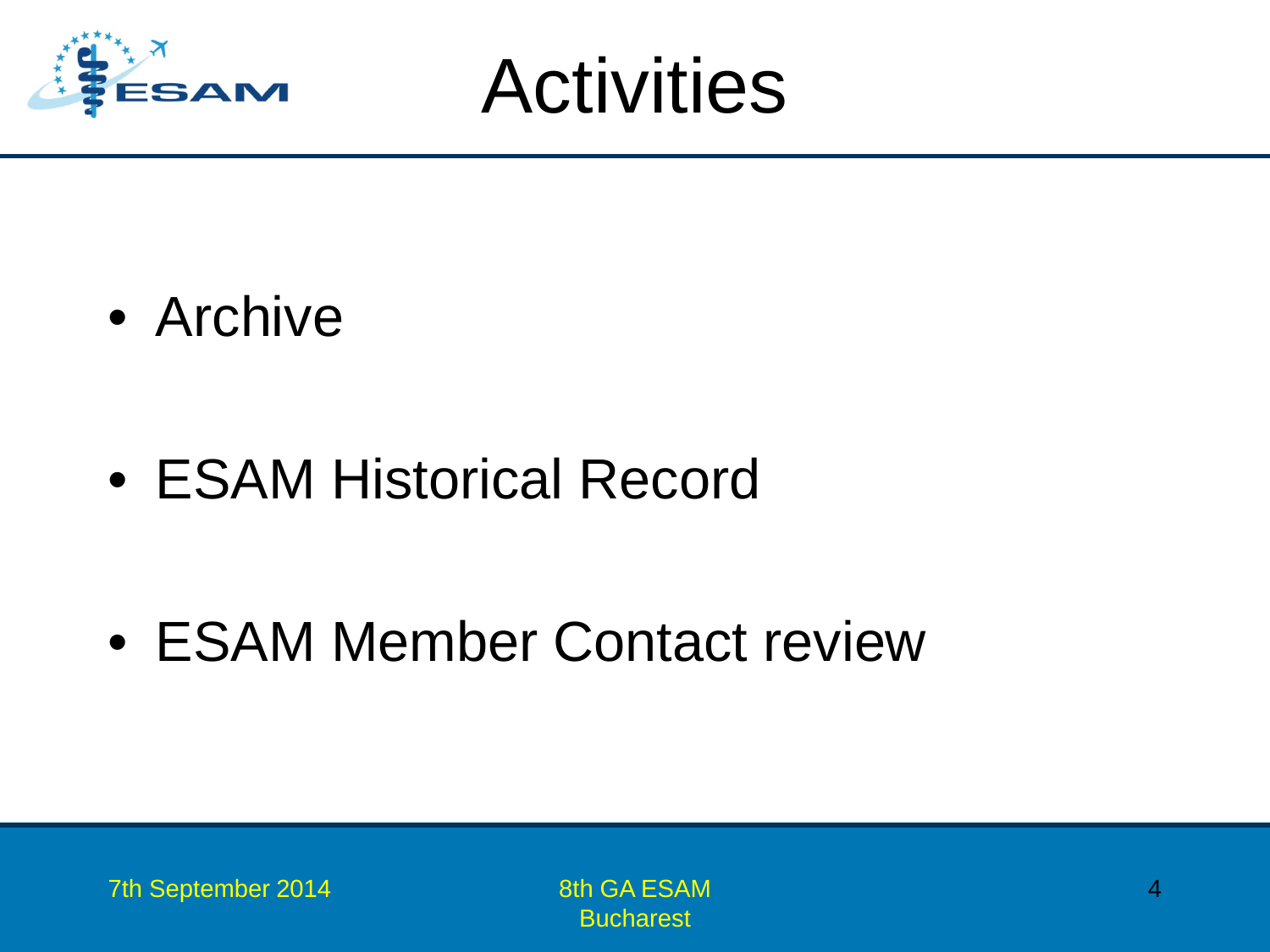

#### Meetings

- Inter-Allia Meetings
	-

```
– AsMA San Diego
```
- First ESAM Panel. Things that keep us awake in Europe
- Joint Austrian, German, Swiss Aeromedical Associations Meeting, Friedrichshafen, Germany.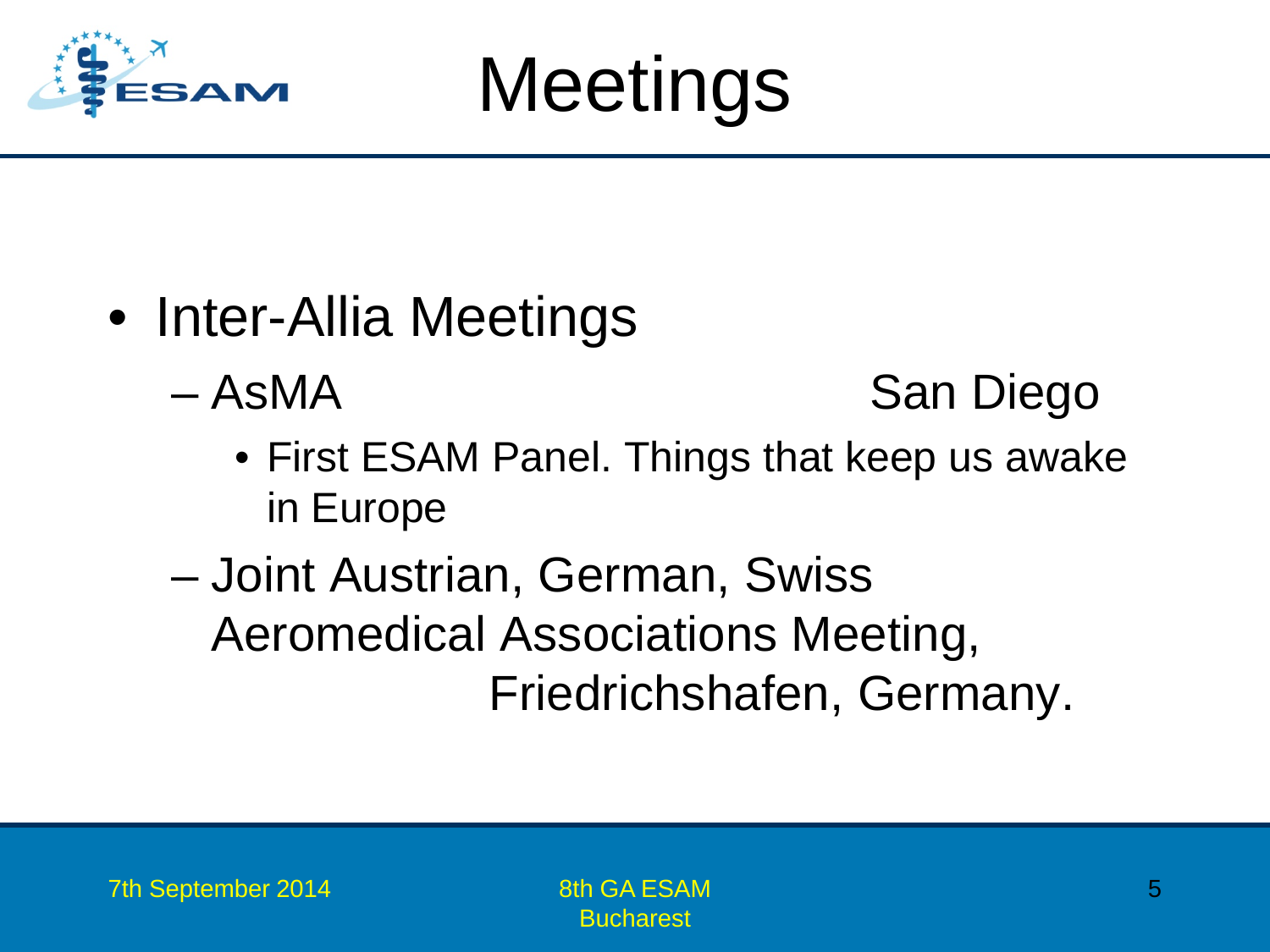

#### **Meetings**

- EC-AB Meetings
	- Friedrichshafen, Germany. September 2013
	- Valetta, Malta. February 2014
	- Schiphol, The Netherlands. June 2014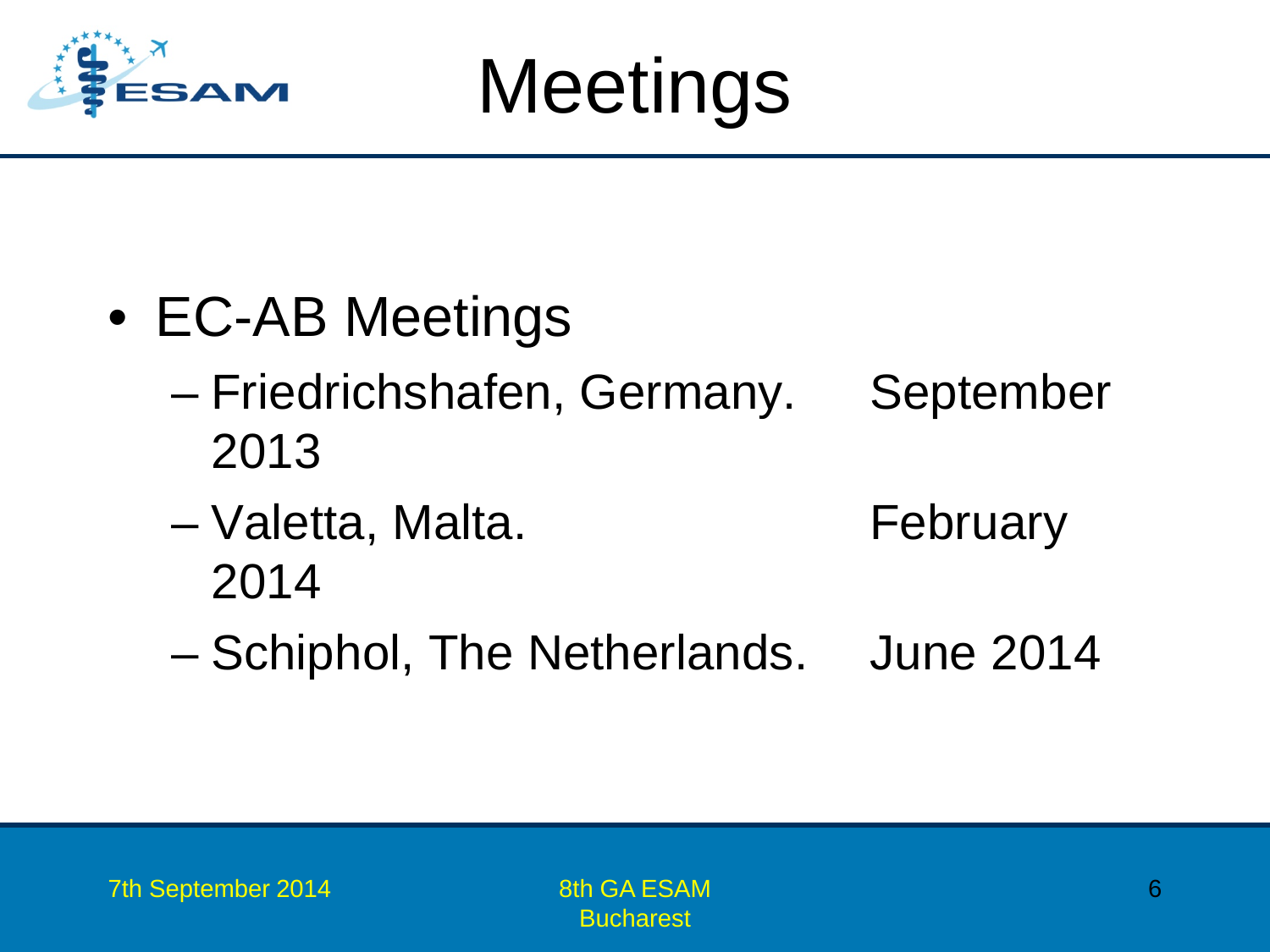

## Meetings

#### • Scope Meeting February 2014

- We need as many views as possible to come forward and be included, avoiding the risk of closing down the options.
- Forward a pilot representative or a member for a working group.
- Stay away from hard rules.
- Make a case for the need for change. This change in mind set will be far beyond ECAM 4. It will take up to twenty years.
- It was agreed that we need to sell the idea of a need for change not of the idea of the need for "providing" solutions.
- The change must come from within Europe and be in keeping with the ICAO goal.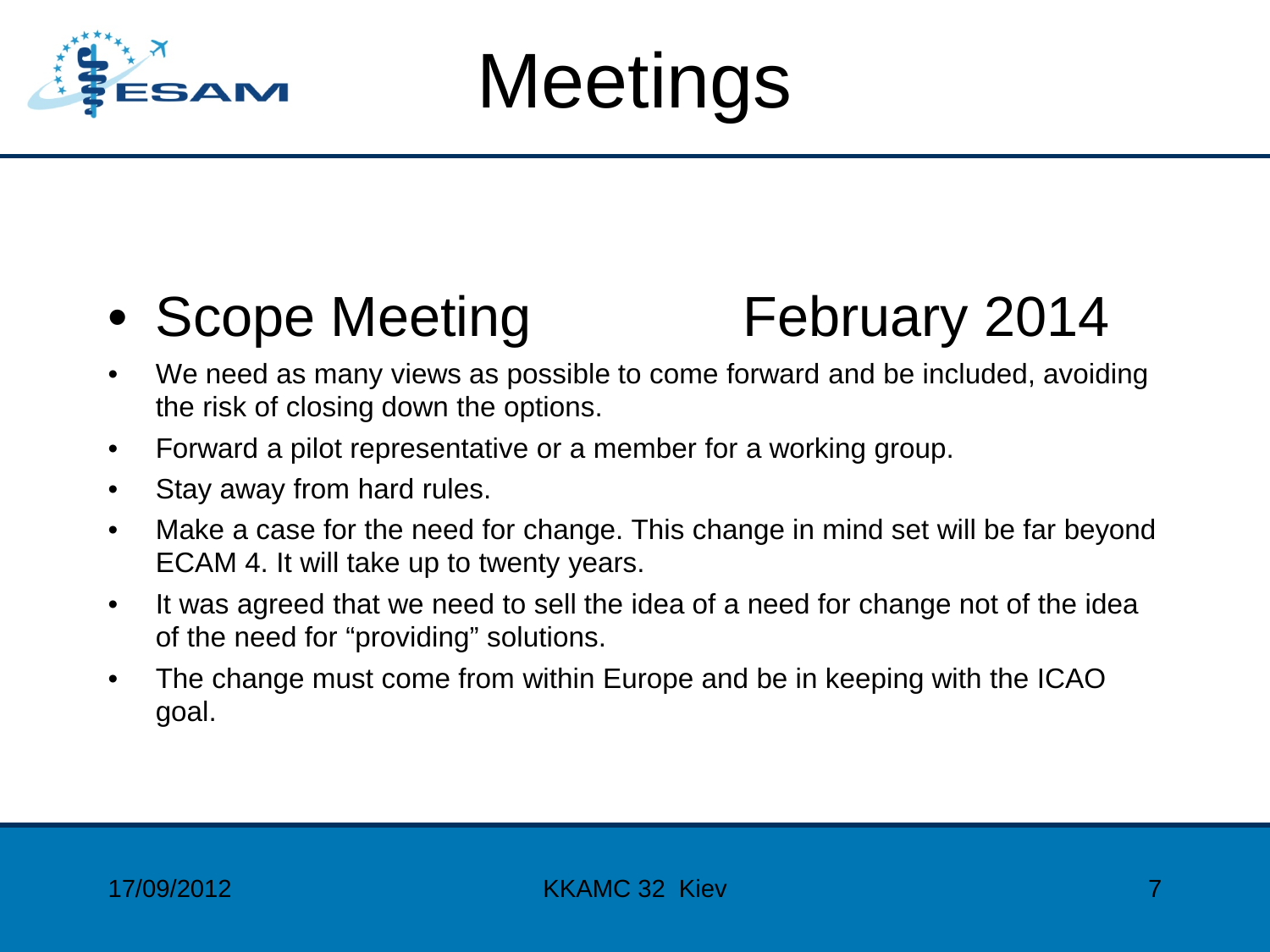

## Scope Meeting

- Preventive Medicine, Long term outlook.
- Trust.
- Psychosocial wellbeing.
- Multi-disciplinary team based decision making.
- Safety impact. Acknowledge
	- The change in aviation.
	- Increased work based demands on pilots.
	- Increased stress on pilots.
	- Decrease in impact of medical pathologies.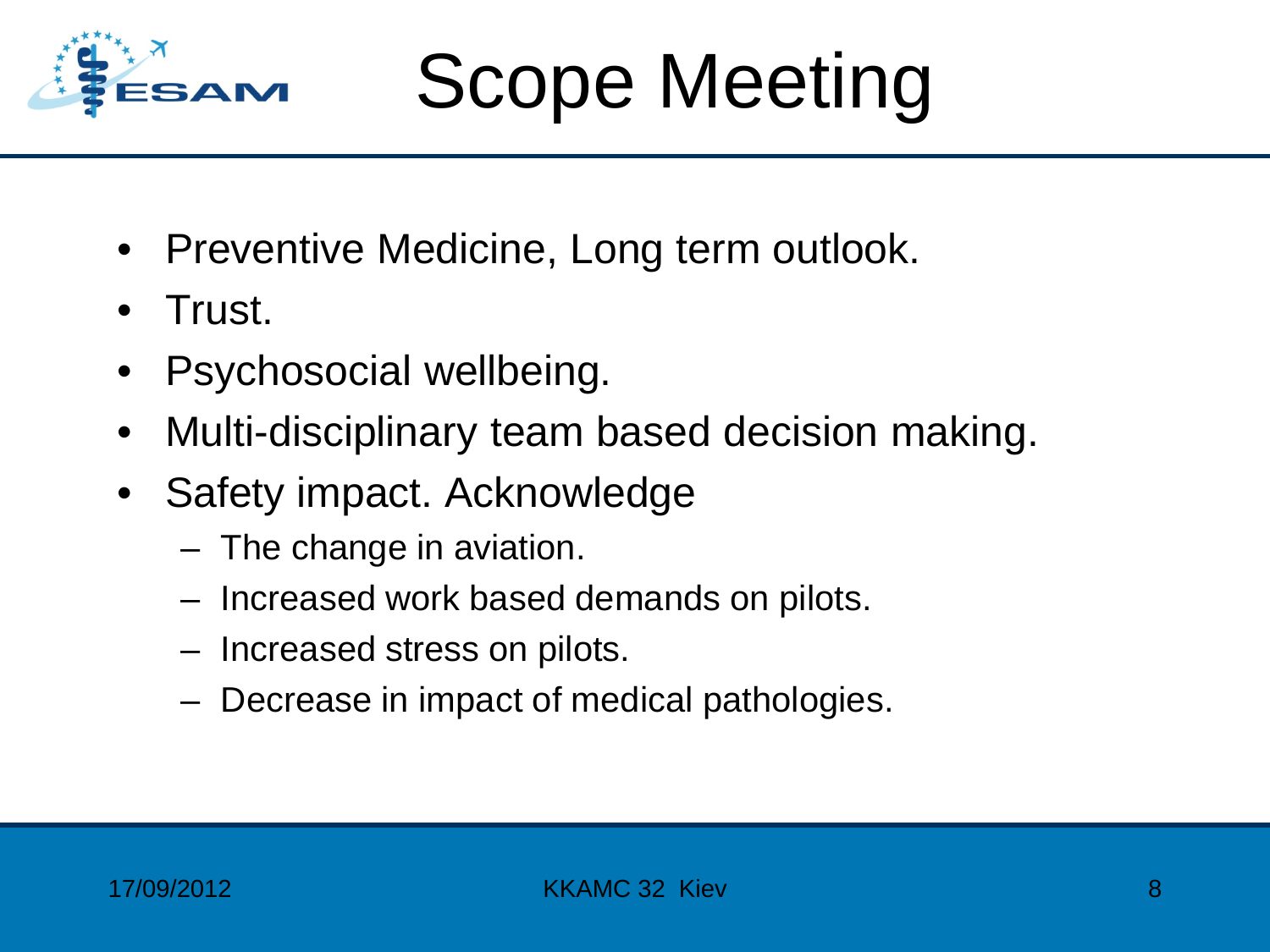

ESAM Scope Meeting



ESAM Meeting on the future of the Aeromedical Examination nedical Examination<br>Valetta, Malta. Minutes



How we screen for and prevent health problems in aviation

Date: 05 - 07 September 2014

Location: Bucharest, Romania Novotel Bucarest City Centre Paris Room

∠



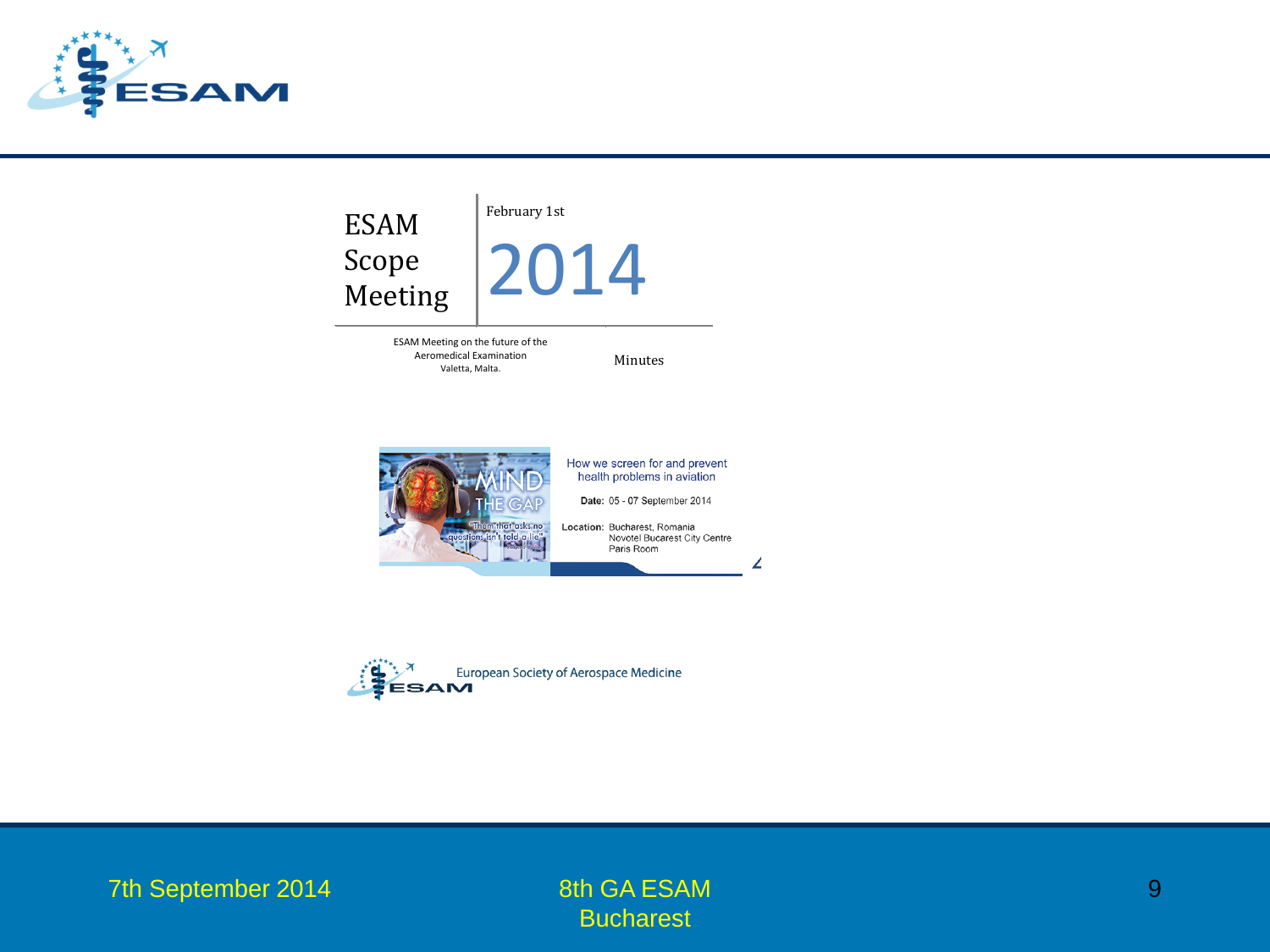

#### Plans

- Communications
- Archive
- Meetings
	- Joint AGS Heidelberg
	-
	- EC-ABC Brussels
	-

– IAC Moscow – AsMA Orlando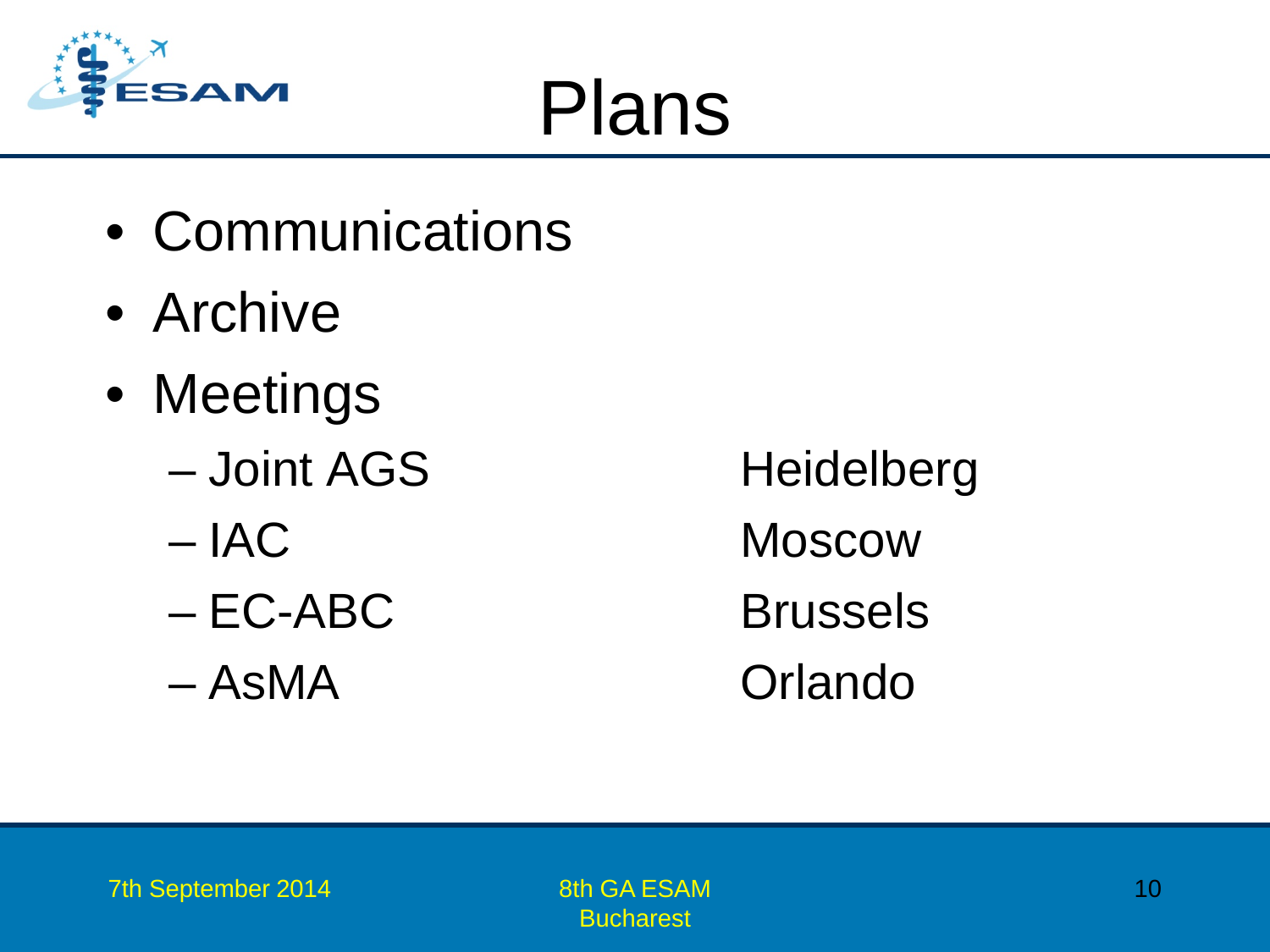

- Scope Meeting Minutes
- SSCC sub-groups at EASA
	- Flight Standards
	- GA
	- Aerodromes
- ICAO invitation to ESAM